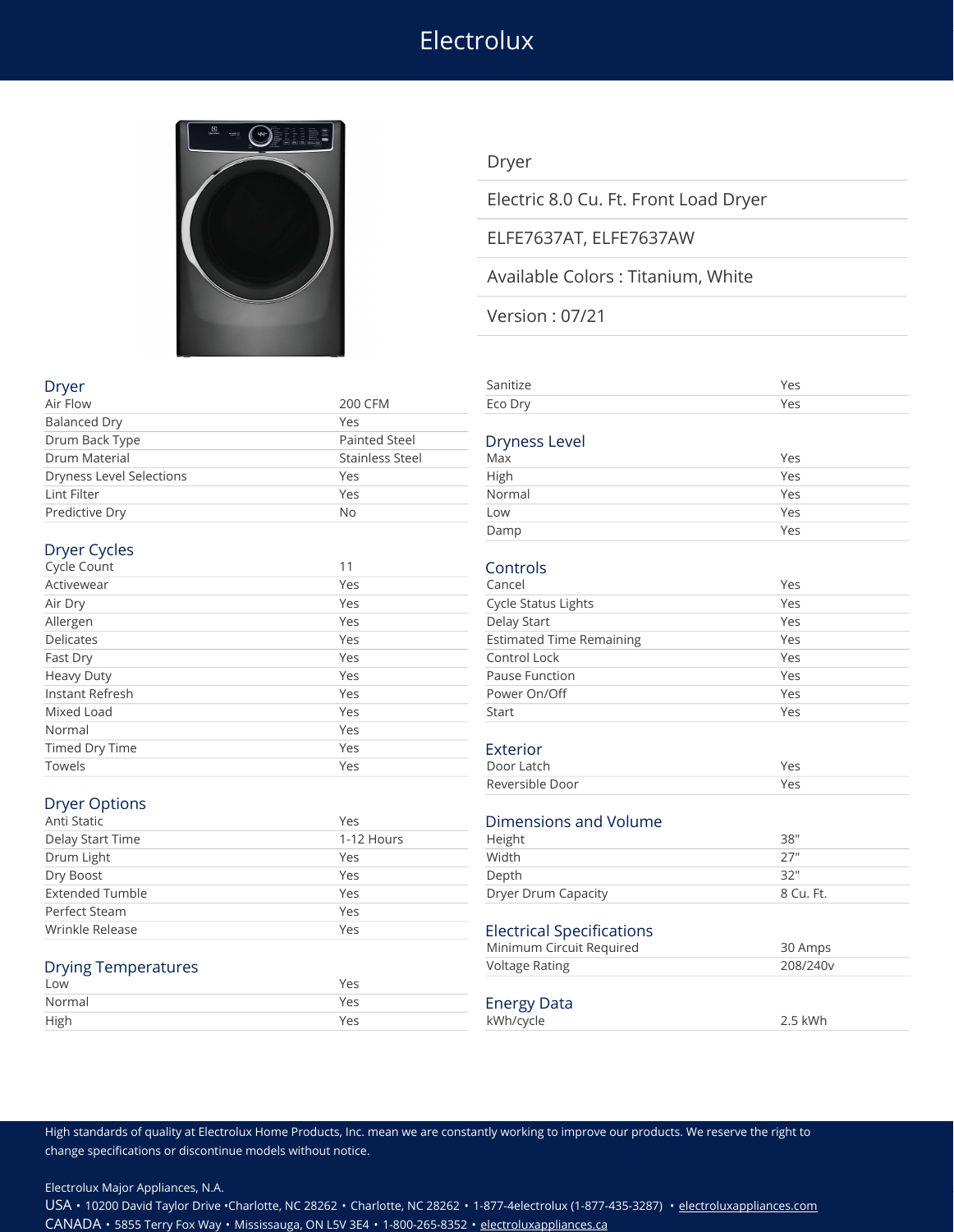# Electrolux

## Electric 8.0 Cu. Ft. Front Load Dryer ELFE7637AT, ELFE7637AW

### Version : 07/21

| kWh/year                            | 710 kWh |
|-------------------------------------|---------|
|                                     |         |
| Installation                        |         |
| <b>Optional Pedestal</b>            | Yes     |
|                                     |         |
| <b>General Specifications</b>       |         |
| Chime On / Chime Off                | Yes     |
| Leveling Legs                       | Yes     |
| Product Weight                      | 126 lbs |
| Prop 65 Label                       | Nο      |
| Warranty - Labor                    | 1 Year  |
| Warranty - Parts                    | 1 Year  |
|                                     |         |
| Performance Certifications and      |         |
| Approvals                           |         |
| <b>ENERGY STAR Certified</b>        | Yes     |
|                                     |         |
| Safety Certifications and Approvals |         |
| <b>UL Listed</b>                    | Yes     |

High standards of quality at Electrolux Home Products, Inc. mean we are constantly working to improve our products. We reserve the right to change specifications or discontinue models without notice.

Electrolux Major Appliances, N.A.

USA • 10200 David Taylor Drive •Charlotte, NC 28262 • Charlotte, NC 28262 • 1-877-4electrolux (1-877-435-3287) • [electroluxappliances.com](http://electroluxappliances.com) CANADA • 5855 Terry Fox Way • Mississauga, ON L5V 3E4 • 1-800-265-8352 • [electroluxappliances.ca](http://electroluxappliances.ca)